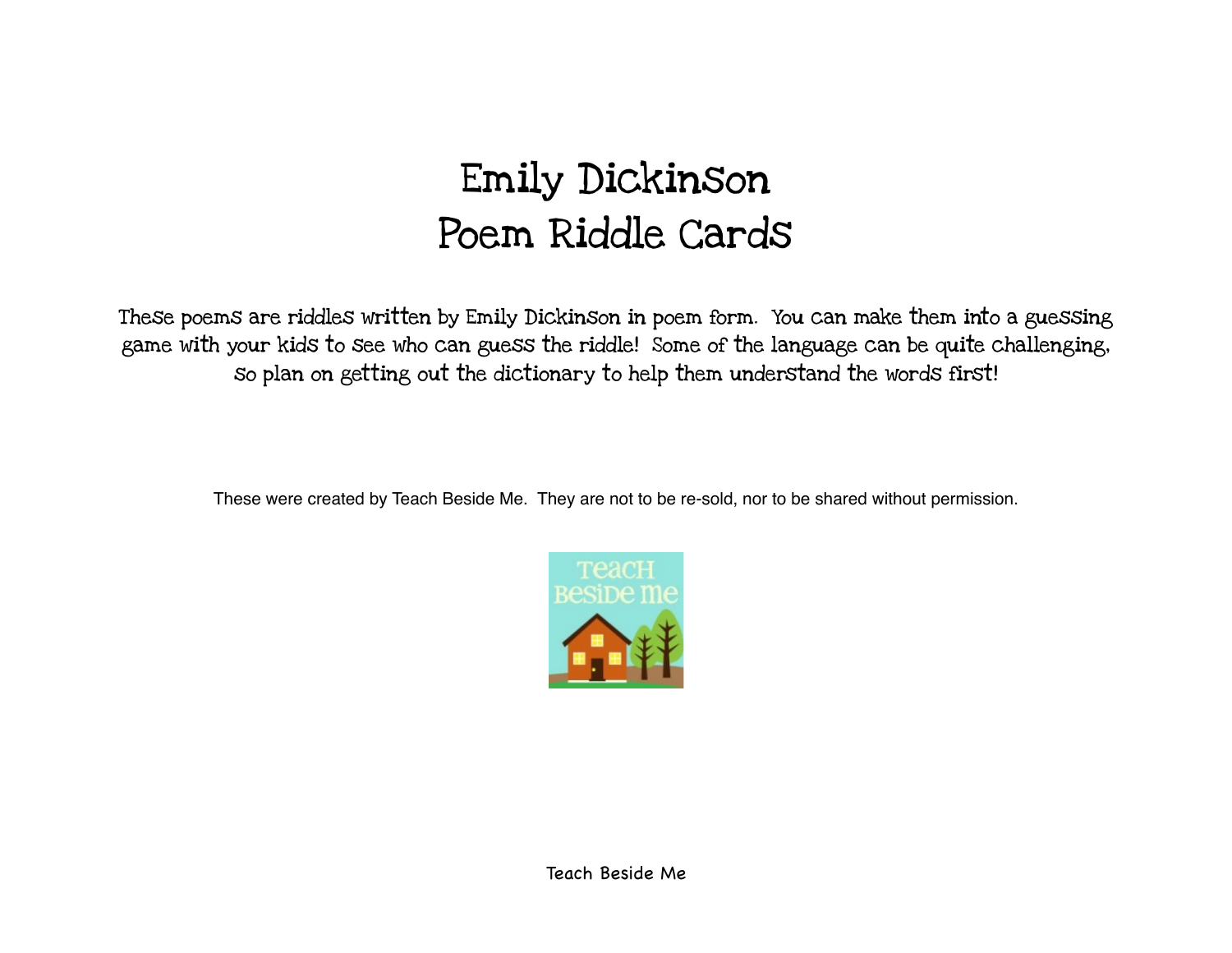His bill an auger is, His head, a cap and frill. He laboreth at every tree,— A worm his utmost goal. (a woodpecker) Pink and small and punctual Aromatic, low, Covert in April, Candid in May, Dear to the moss, Known to the knoll, Next to the robin In every human soul, Bold little beauty, Bedecked with thee, Nature forswears Antiquity. (an arbutus- a plant with small pink or white flowers) I like to see it lap the miles, And lick the valleys up, And stop to feed itself at tanks; And then, prodigious, step Around a pile of mountains, And, supercilious, peer In shanties by the sides of roads; And then a quarry pare To fit its sides, and crawl between, Complaining all the while In horrid, hooting stanza; Then chase itself downhill And neigh like Boanerges; Then, punctual as a star, Stop—docile and omnipotent— At its own stable door. (a train) A everywhere of silver, With ropes of sand To keep it from effacing The track called land. (the sea)